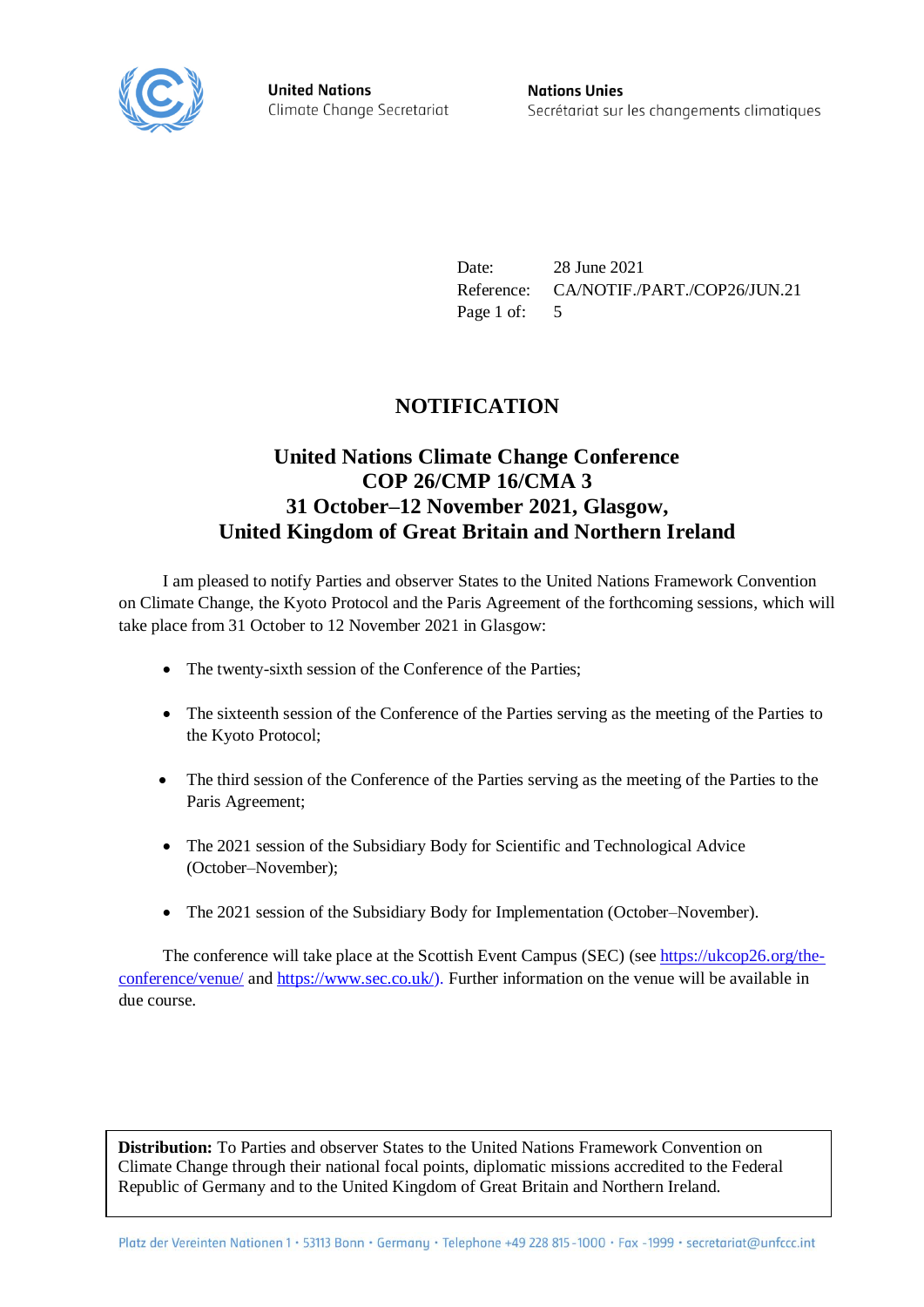

Page 2

I am also pleased to inform Parties and observer States to the United Nations Framework Convention on Climate Change, the Kyoto Protocol and the Paris Agreement that the online registration system (ORS) is now open for nomination of delegations for the sessions.

In order to provide a safe and healthy environment for all participants at the conference and the local population, the Government of the United Kingdom of Great Britain and Northern Ireland has **strongly recommended that all participants are fully vaccinated against COVID-19 prior to attending the conference**. Recognizing the challenges that many countries face, it has made an offer to provide vaccines to registered Party, observer and media representatives who have not yet received a vaccine, are not able to get one in time for attendance at the conference or cannot access a vaccine through other means.

The secretariat hopes that launching the registration system at this time will support the implementation of the vaccination offer from the Government of the United Kingdom, in accordance with any applicable national regulations. To facilitate the vaccination effort, participants interested in the offer are very strongly encouraged to **express their interest in vaccination** on the web page linked to in the acknowledgment letter **by Friday, 23 July 2021**. This means they would need to be **confirmed in ORS in advance of that date**.

The acknowledgment letter (which is also the visa support letter) emailed to each participant confirmed in ORS will include a link to a page where the participant can indicate interest in being vaccinated through this offer.

The secretariat also wishes to underline that opening registration does not imply that the format of the conference has been determined. The Government of the United Kingdom is currently making every effort to enable an inclusive conference with in-person participation and will provide information on the arrangements for the conference in the coming weeks.

The information that is available at this time regarding conference preparations is contained in the annex to this notification. Additional information on the sessions, including the provisional agendas and information on preparatory meetings, protocol, credentials, the list of high-level segment speakers, information on the full set of COVID-19 security measures, including in relation to travel regulations, and other key information will be communicated and posted on the UNFCCC website in due course.

ORS will remain open for registration until the end of the conference. Online registration is the only official channel for nominating participants for the sessions. The secretariat cannot process nominations sent by any other method.

To facilitate the processing of visas, the vaccination effort and access to any online platforms, please ensure that accurate information is provided in ORS. For these and other purposes, **it is imperative that a correct and unique email address be provided for each delegate.**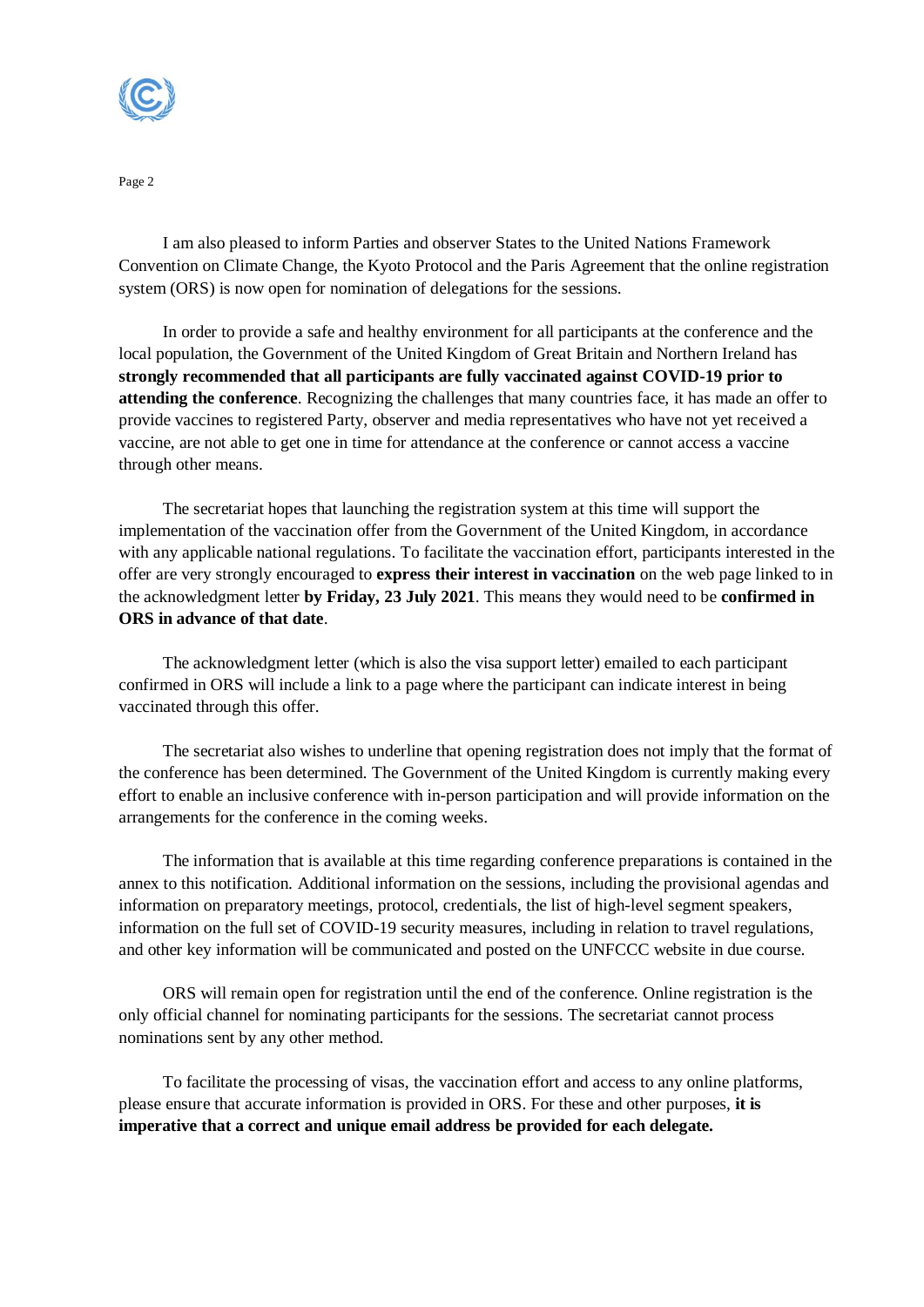

Page 3

ORS is available at [https://onlinereg.unfccc.int/.](https://onlinereg.unfccc.int/)

The user manual for ORS, which contains helpful information and guidelines on how to use the system, is available at [https://onlinereg.unfccc.int/onlinereg/public/UNFCCC\\_ORS\\_User\\_Manual-](https://onlinereg.unfccc.int/onlinereg/public/UNFCCC_ORS_User_Manual-Parties_and_Observer_States.pdf)[Parties\\_and\\_Observer\\_States.pdf](https://onlinereg.unfccc.int/onlinereg/public/UNFCCC_ORS_User_Manual-Parties_and_Observer_States.pdf)

Requests for technical support can be emailed to **onlinereg@unfccc.int**.

Yours sincerely,

(Signed by)

Patricia Espinosa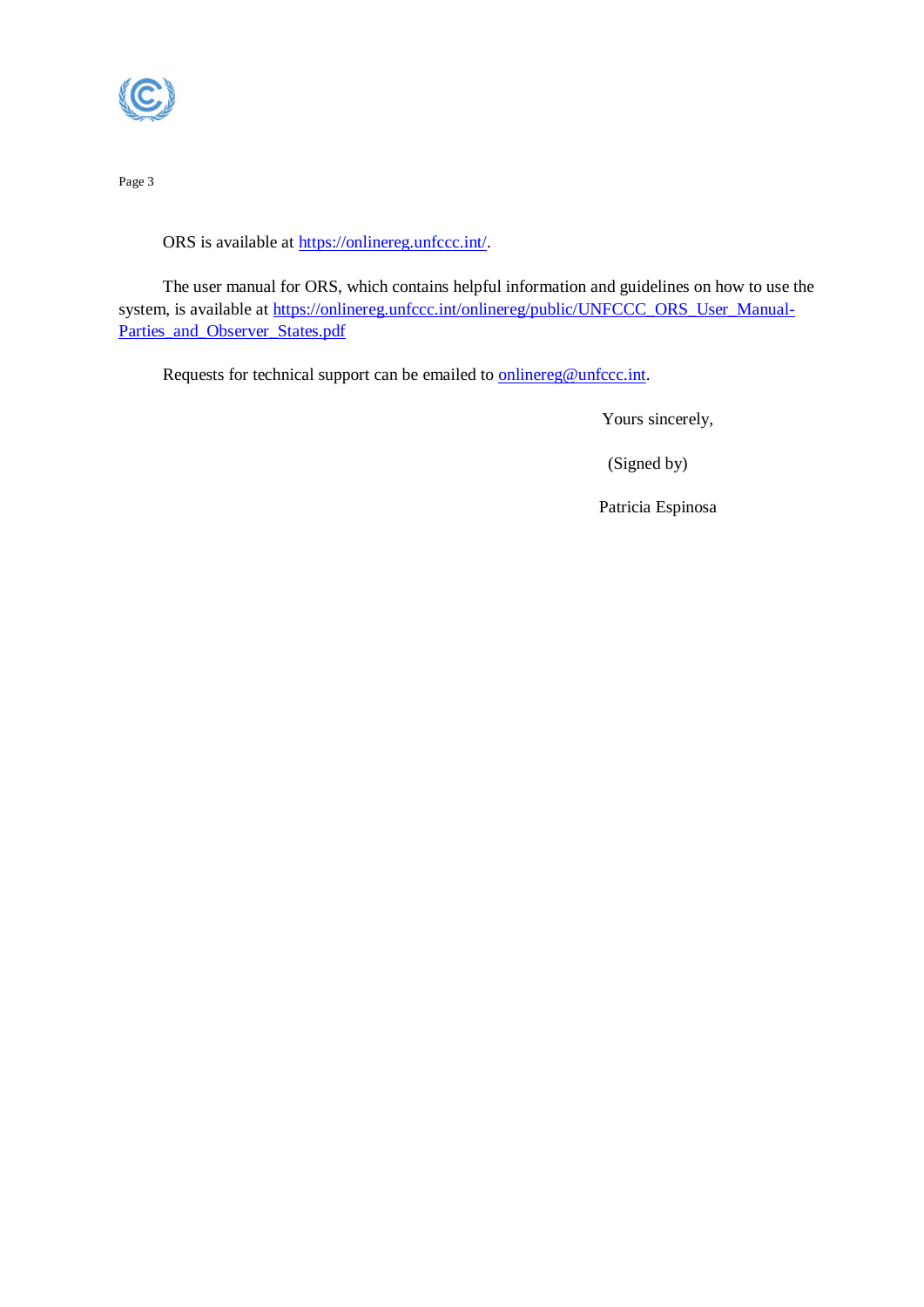

Page 4

## Annex

## **Information for participants**

| <b>Official</b>    | Please consult the UNFCCC website at https://unfccc.int/ for all available                                                                                                                                                                                                                                                                                                                                                                                                                                                                                                                                                                                                                                                                                                                                                                  |
|--------------------|---------------------------------------------------------------------------------------------------------------------------------------------------------------------------------------------------------------------------------------------------------------------------------------------------------------------------------------------------------------------------------------------------------------------------------------------------------------------------------------------------------------------------------------------------------------------------------------------------------------------------------------------------------------------------------------------------------------------------------------------------------------------------------------------------------------------------------------------|
| documents          | documents.                                                                                                                                                                                                                                                                                                                                                                                                                                                                                                                                                                                                                                                                                                                                                                                                                                  |
| <b>Visas</b>       | Information on visas is available at https://www.gov.uk/browse/visas-immigration<br>The registration acknowledgment letter emailed to all confirmed participants serves<br>as the visa support letter.<br>Information for conference participants will be made available in due course.                                                                                                                                                                                                                                                                                                                                                                                                                                                                                                                                                     |
| Accommodation      | Please visit https://ukcop26.org/the-conference/delegates/ for more information.                                                                                                                                                                                                                                                                                                                                                                                                                                                                                                                                                                                                                                                                                                                                                            |
| Online             | ORS is now open for Parties and observer States to nominate their representatives.                                                                                                                                                                                                                                                                                                                                                                                                                                                                                                                                                                                                                                                                                                                                                          |
| nomination         | Delegations should be confirmed as soon as possible.                                                                                                                                                                                                                                                                                                                                                                                                                                                                                                                                                                                                                                                                                                                                                                                        |
| <b>Vaccination</b> | Participants are very strongly urged to get vaccinated against COVID-19 prior to<br>attending the conference.<br>To express interest in the host country's vaccination offer, participants should be<br>confirmed in ORS and follow the instructions on the web page linked to the<br>registration acknowledgment letter by 23 July 2021.                                                                                                                                                                                                                                                                                                                                                                                                                                                                                                   |
| COVID-19           | Participants will be required to fully comply with and adhere to COVID-19 health                                                                                                                                                                                                                                                                                                                                                                                                                                                                                                                                                                                                                                                                                                                                                            |
| regulations        | and safety regulations as mandated by the host country and the United Nations.                                                                                                                                                                                                                                                                                                                                                                                                                                                                                                                                                                                                                                                                                                                                                              |
| List of            | The list of participants will reflect information as provided in the ORS during the                                                                                                                                                                                                                                                                                                                                                                                                                                                                                                                                                                                                                                                                                                                                                         |
| participants       | registration process.                                                                                                                                                                                                                                                                                                                                                                                                                                                                                                                                                                                                                                                                                                                                                                                                                       |
| Code of conduct    | Participation in UNFCCC sessions is governed by the relevant guidelines and<br>policies including the code of conduct, available at https://unfccc.int/about-<br>us/code-of-conduct-for-unfccc-conferences-meetings-and-events. Parties and<br>observer States agree to ensure compliance with such guidelines and policies upon<br>nomination in the ORS. Individual participants agree to comply upon registering at<br>the conference venue.<br>UNFCCC events are guided by the highest ethical and professional standards, and<br>all participants are expected to behave with integrity and respect towards all<br>participants attending or involved with any UNFCCC event. The code of conduct<br>defines prohibited conduct, provides examples of such conduct and outlines the<br>process of submitting and addressing complaints. |